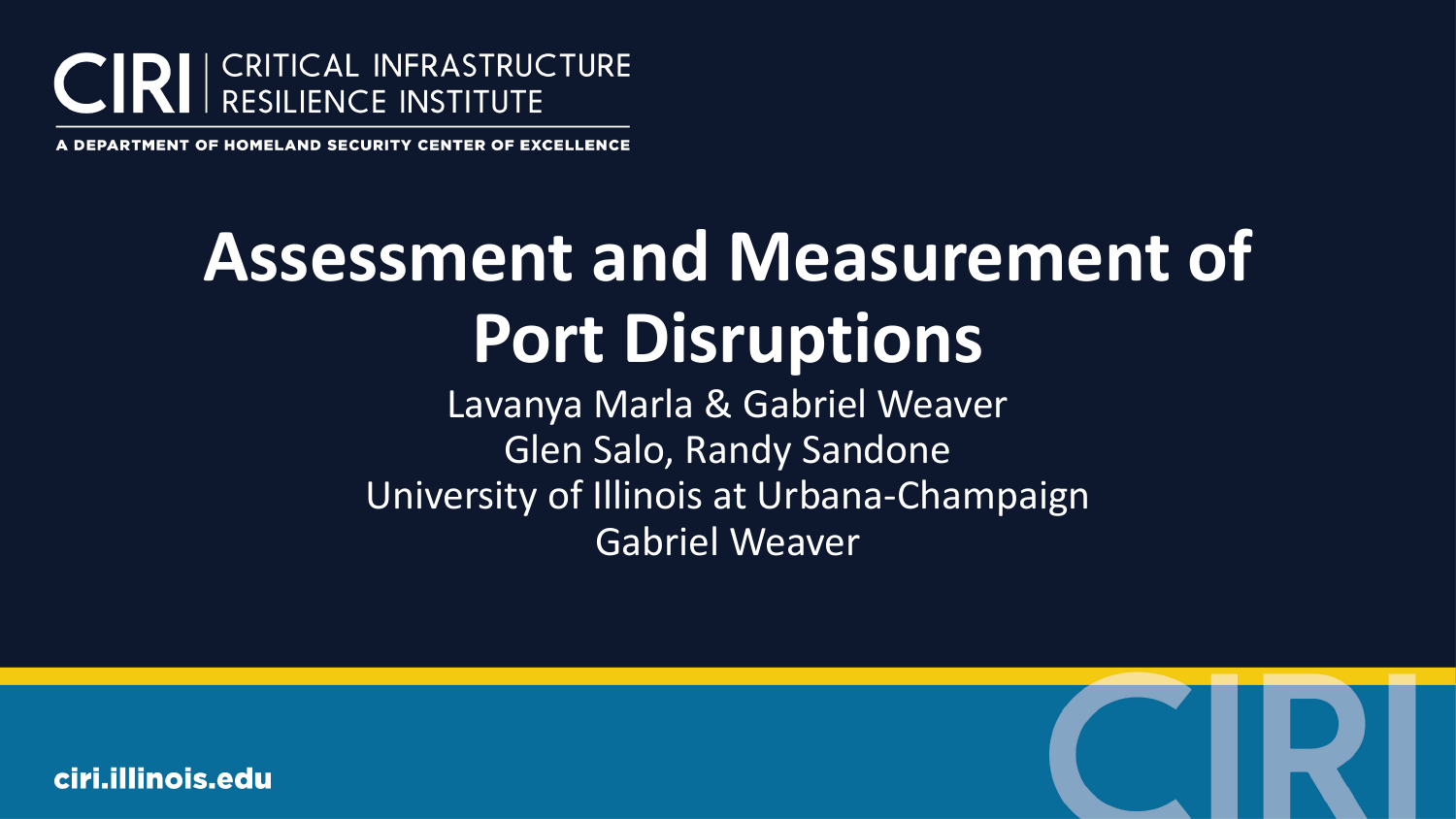

NT OF HOMELAND SECURITY CENTER OF EXCELLENCE

## Project Overview

### **Problem Statement:**

"*Following a disruption of port operations, what are the secondary and tertiary effects of the port disruption on other modes of transport (trucking, rail, pipeline, etc.) and what are the economic impacts of such an incident?*"

### **Objectives and Knowledge Gaps:**

- Conduct *what if* scenarios of critical infrastructure disruptions to shipping ports. [JV 3.0, Deloitte, NREL]
- Develop threat models in terms of cross-organizational, interinfrastructure dependencies. [JV 3.0, BT]
- Identify and prioritize optimum prevention, mitigation and/or response strategies relative to stakeholder impacts. [USTRANSCOM, PEV AMSTEP Exercise]
- Data-driven approaches to quantify impact of disruptions to the MTS [JV 3.0, BT, USTRANSCOM]
- Continually conduct risk assessments virtually in an evolving natural and manmade environment. [JV 3.0, BT]

### **Total TEU via Port Everglades, FL FY2017**

Orlando: 3613 TEU



- **Globally:** The MTS accounts for **more than 80% of global merchandise trade** in volume and 67% of its value in 2017.
- **Miami: 295941 TEU** • **Nationally:** The MTS accounted for **more than \$4.6 trillion of economic activity (1/4 of the US GDP)** in 2014.



**100% Jet Fuel for Miami International Airport**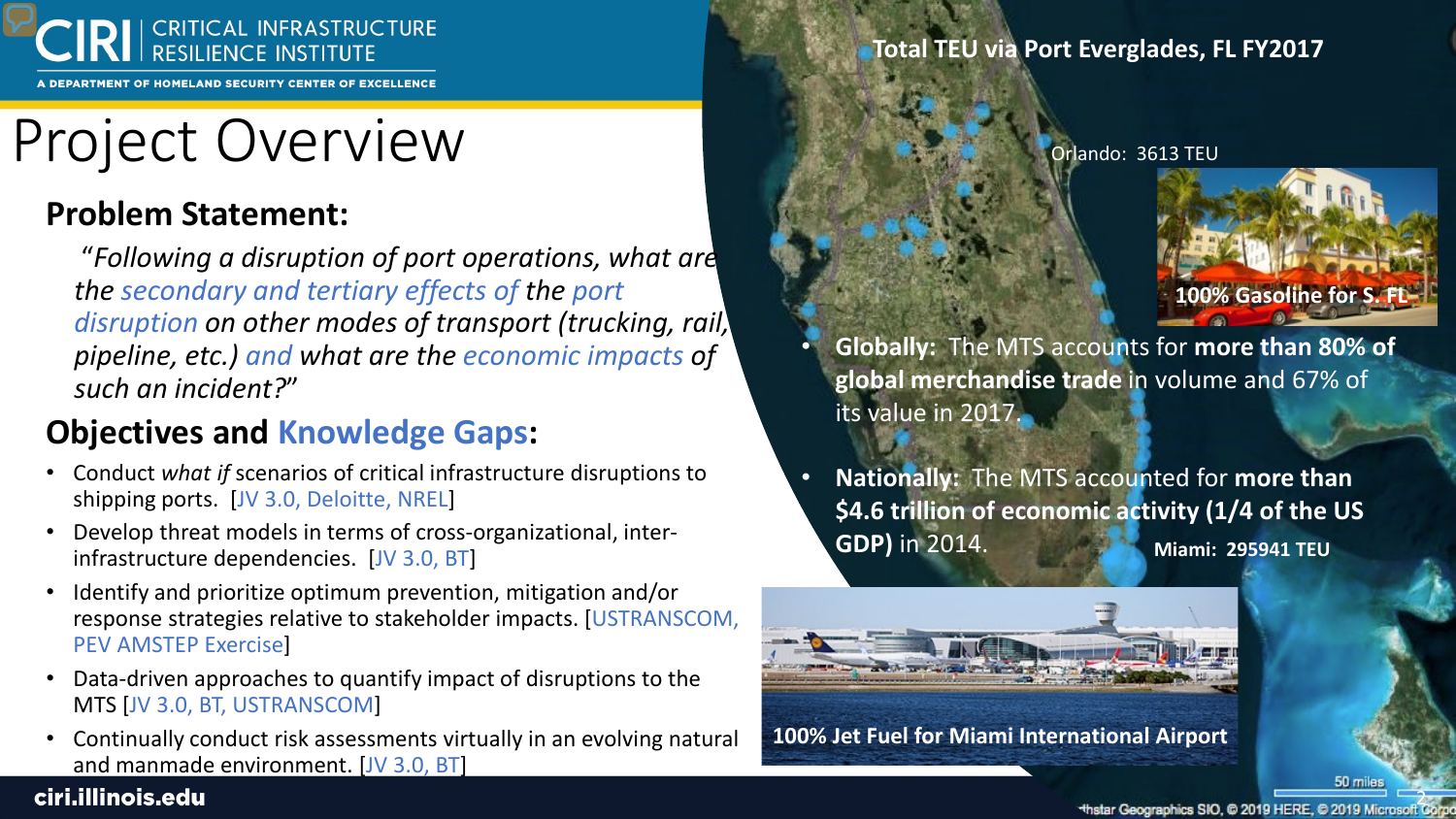

| Approach<br>Inputs |                                                                                                                                               | <b>Core Engine</b>                                                                                                                                                                                                                                               | Analysis and<br>Output                                                                                                                                                                             |
|--------------------|-----------------------------------------------------------------------------------------------------------------------------------------------|------------------------------------------------------------------------------------------------------------------------------------------------------------------------------------------------------------------------------------------------------------------|----------------------------------------------------------------------------------------------------------------------------------------------------------------------------------------------------|
| <b>Area</b>        | <b>Information Fusion</b>                                                                                                                     | <b>Modeling &amp; Simulation</b>                                                                                                                                                                                                                                 | <b>Analysis &amp; Visualization</b>                                                                                                                                                                |
| <b>Description</b> | Integrate heterogeneous,<br>disparate data sources.<br><b>Explicitly represent</b><br><b>Interconnected Critical</b><br>Infrastructures (ICI) | Apply simulation, emulation and<br>$\bullet$<br>optimization techniques to<br>understand commodity flows<br>through MTS.                                                                                                                                         | Economic analysis for direct<br>$\bullet$<br>business losses on exports<br>Advanced visualization module                                                                                           |
| <b>Approach</b>    | Extract network topologies and<br>events<br>Use open-source data<br><b>Catalog</b><br>Port-specific data as available.<br><i>[Inventory]</i>  | <i>Baseline:</i> Apply traffic simulation<br>$\bullet$<br>V&V techniques. [WinterSim 19]<br>Disruption: Latin Hypercube to<br>$\bullet$<br>explore possible disruption effects<br>Optimization: Extend CTSNDP<br>$\bullet$<br>Algorithm for Optimization [Paper] | Integrate US Census data and<br>$\bullet$<br>port-specific economic data to<br>estimate \$ per TEU<br>Visualize measures of<br>$\bullet$<br>performance using a variety of<br>techniques [Catalog] |

IRI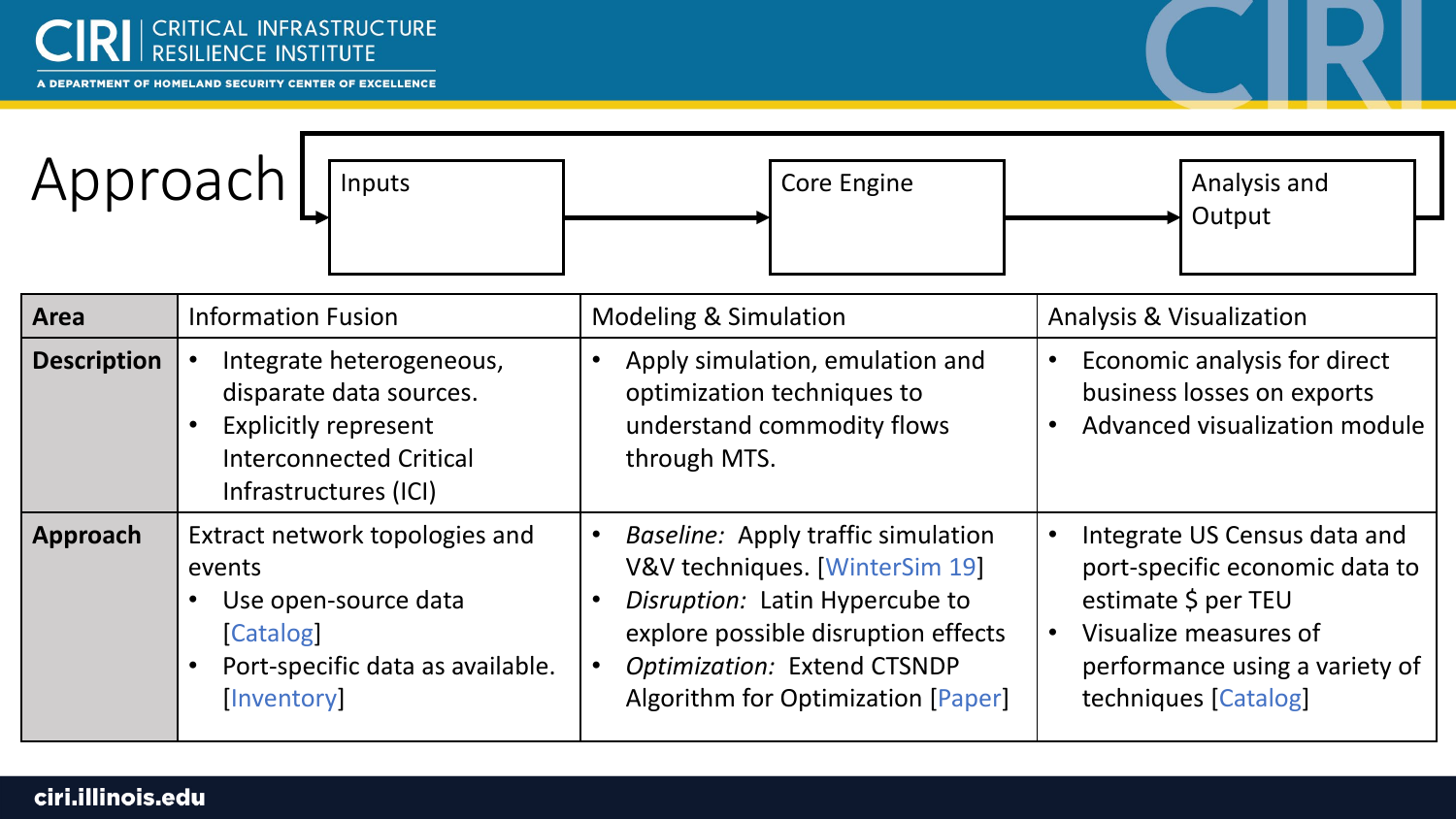

**IRTMENT OF HOMELAND SECURITY CENTER OF EXCELLENCE** 

# Testing and Evaluation

- 1. Continuous fieldwork with stakeholders.
	- Port Everglades, FL (e.g. AMSTEP Exercise)
	- Jack Voltaic 3.0 (e.g. scenario injects)
- *2. Baseline:* Verification and Validation
	- Multiple data sources
	- Measures of Performance for entities.
- *3. Disruptions:* Apply techniques from M&S
	- Latin Hypercube sampling technique.
	- Work backwards to determine cyber.
- *4. Outputs*
	- Research papers for specific analyses
	- Cloud-based portal with JupyterLab notebooks

| <b>Stakeholder Data Sources</b> |                                         |                                |                                                              |                  |                                   |
|---------------------------------|-----------------------------------------|--------------------------------|--------------------------------------------------------------|------------------|-----------------------------------|
| <b>Use</b>                      | <b>Sector</b>                           | Org.                           | Data Source                                                  | <b>Version</b>   | <b>Entities</b>                   |
| <b>Network</b>                  | Transportation<br>(G <sub>Trans</sub> ) | <b>PEV</b>                     | Southport Map                                                | Current          | Roadways, Gates, etc.             |
|                                 |                                         |                                | <b>Google Earth</b>                                          | Current          | Roadways, Gates, etc.             |
|                                 | Cyber<br>$(G_{Cvber})$                  | PEV,<br><b>POAL</b>            | Interviews, OSINT                                            | Current          | Hosts, switches, routers,<br>etc. |
| <b>Flows</b>                    | Transportation<br>(K <sub>Trans</sub> ) | <b>PIERS</b><br>(IHS)<br>Inc.) | <b>Commodity Group</b><br>Origin-Destination<br><b>Pairs</b> | FY2017<br>FY2018 | Loaded TEU<br>Import/Export       |
|                                 |                                         | <b>PEV</b>                     | <b>Vessel Calls</b>                                          | FY2017           | Vessel                            |
|                                 | Cyber<br>$(K_{Cyber})$                  | PEV,<br><b>POAL</b>            | <b>Emulated Packets</b>                                      | Current          | Protocols: MySQL, HTTP            |

| <b>Measures of Performance</b> |                                  |                                            |                                                        |
|--------------------------------|----------------------------------|--------------------------------------------|--------------------------------------------------------|
| <b>Sector</b>                  | <b>Name</b>                      | <b>Stakeholders</b>                        | <b>Description</b>                                     |
| Transportation                 | Number of TEU                    | Port Wide,<br>Operators,<br>Landlord ports | Number of TEU in the System                            |
|                                | <b>Direct Business</b><br>Losses | Supply-Chain<br>Consumers                  | Dollar value of number of TEU not<br>delivered on time |
| Cyber                          | Jitter                           | Operator,<br><b>Landlord Port</b>          | Variance in latency (via iperf)                        |
|                                | Packet Loss                      | Operator,<br><b>Landlord Port</b>          | Via iperf                                              |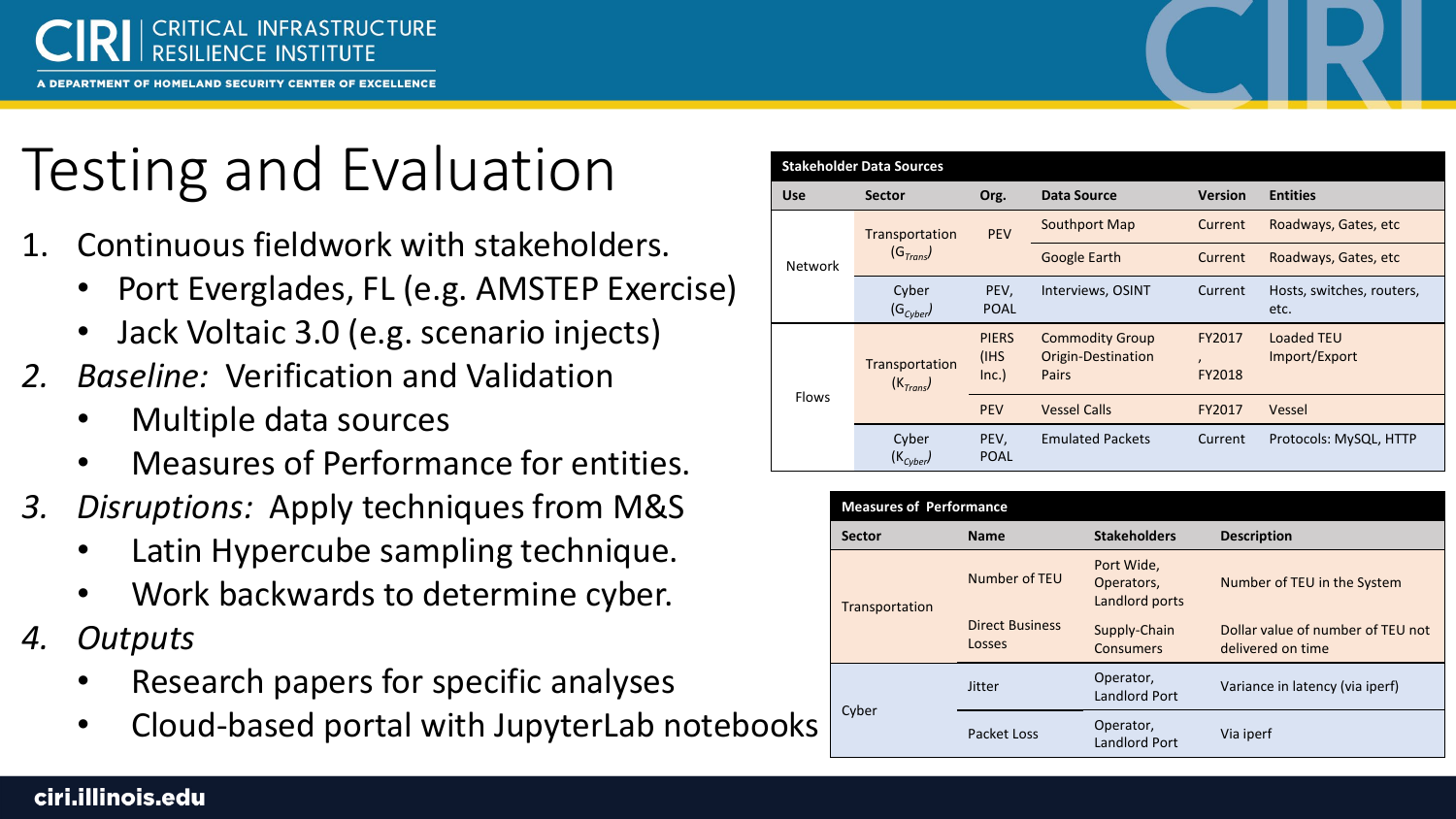



## Milestones and Accomplishments

| Track    | <b>Outcomes Achieved</b>                                                                                                                                                                                                                                                                                              | <b>Objectives Ahead</b>                                                                                                                                                                                                                                            |
|----------|-----------------------------------------------------------------------------------------------------------------------------------------------------------------------------------------------------------------------------------------------------------------------------------------------------------------------|--------------------------------------------------------------------------------------------------------------------------------------------------------------------------------------------------------------------------------------------------------------------|
|          | Maturation and Extension (FY2018.01-04)                                                                                                                                                                                                                                                                               | Transitional Research (FY2019.02)                                                                                                                                                                                                                                  |
| Research | <b>PDT Core Services</b><br>Compute optimal commodity routes given<br>a disruption and priorities*.<br>Mature simulation [WinterSim 2019].<br>$\bullet$<br><b>Advanced Cyber Module</b><br>Translate measures of performance in<br>communications/IT network to measures<br>of performance in transportation network. | <b>Model Builder / Scenario Wizard</b><br>Evaluate ability to use open-source data<br>sources to construct shipping port models<br>and disruption scenarios.<br>Develop an easy-to-use interface so targeted<br>customer segment can employ PDT to their<br>ports. |
|          | <b>Economic Analysis Module</b>                                                                                                                                                                                                                                                                                       | <b>Maturation of PDT Core</b>                                                                                                                                                                                                                                      |
|          | Compute direct business losses from<br>disruption.                                                                                                                                                                                                                                                                    | Improve scalability and fidelity of results<br>using measures of performance.                                                                                                                                                                                      |

\*Delay in deliverable due to complexity of extending existing method to address stakeholder-driven requirements as well as personnel changeover.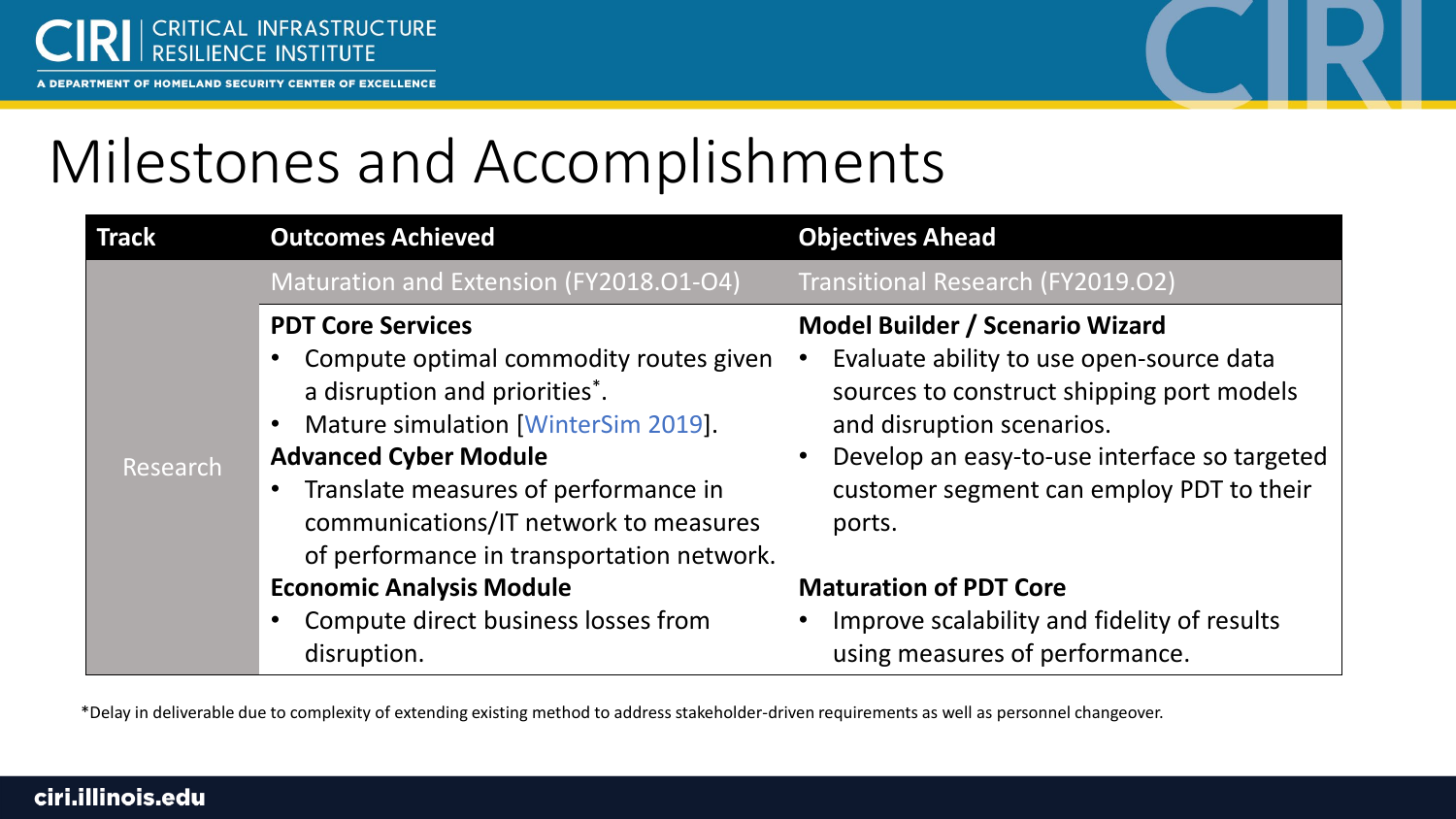

### Project Impact

| <b>Customer</b><br><b>Segment</b> | <b>Value Proposition (FY2020 Workplan)</b>                                                                                                                                                                                  | <b>Supporting Fieldwork</b>                                                         | <b>Committed Partners</b>                                                                                                                                                                                                                               |  |
|-----------------------------------|-----------------------------------------------------------------------------------------------------------------------------------------------------------------------------------------------------------------------------|-------------------------------------------------------------------------------------|---------------------------------------------------------------------------------------------------------------------------------------------------------------------------------------------------------------------------------------------------------|--|
|                                   | Manager.H1: Strengthen proposals---whether grants<br>for infrastructure improvement or for port security<br>planning---through data-driven holistic risk<br>assessments.                                                    | Port of Anchorage interview.<br>Jack Voltaic v 3.0 Planning<br>Meeting <sup>*</sup> | Army Cyber Institute at West Point<br>via Jack Voltaic Program<br>Quantify impact of scenario<br>injects for port disruptions<br>Cyber-originating disruptions on<br>power projection<br>Proposal under legal review at<br><b>West Point [Proposal]</b> |  |
| <b>Ports</b>                      | CISO.H1: Provide a holistic approach to risk assessment<br>to bridge IT/OT divide and communicate effectively with<br>board and operators.                                                                                  | Ports of Auckland<br>Port of Charleston, SC                                         |                                                                                                                                                                                                                                                         |  |
| <b>Consulting</b>                 | Consultant. H1: Help municipalities conduct holistic risk<br>assessments on a continual basis, both in person and<br>virtually.                                                                                             | British Telecom in-person<br>interview, Savannah.                                   | <b>British Telecom</b><br><b>CRADA for Customer</b><br>Development process via 20-30                                                                                                                                                                    |  |
|                                   | Consultant. H2: Drive organizations to invest in security<br>by using software risk assessment tools to provide<br>purchasing/decision making units with a dollar amount<br>for business disruptions due to technical debt. | British Telecom in-person<br>interview, Savannah                                    | min interviews<br><b>Deloitte</b><br>CRADA for integration of PDT<br>with city-scale simulation and<br>Deloitte supply chain strategy.                                                                                                                  |  |

\*Resulted in proposal submitted to Army Cyber Institute to develop PDT Fort to Port analyses in their final report to the Pentagon.